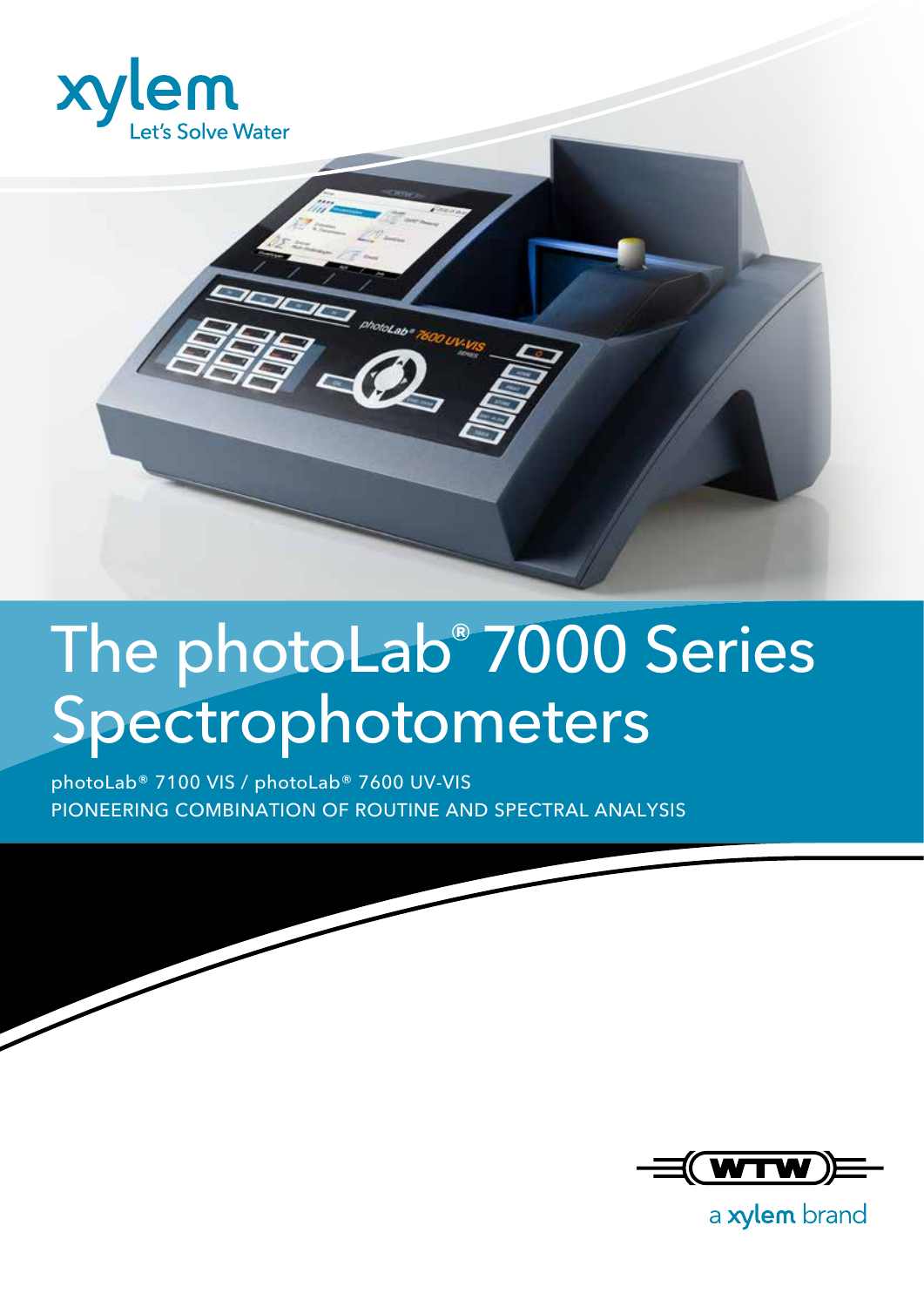# Modern Optics - Pio

- Proven user guidance
- Highest precision
- Comprehensive AQA



#### Lab routine becomes fun …

... your photometer does the rest:

- Barcode support for test kits in round **and** rectagular cuvettes
- Automatic cuvette recognition with 10, 20 and 50 mm cuvettes
- Automatic measurement range adjustment
- Automatically stored data and comfortable data management
- More than 200 methods including special procedures such as free Ammonia,  $CO<sub>2</sub>$ , SAC and color
- Programming of user-defined methods





#### Complex procedures become a piece of cake ...

... pre-programmed or easily programmable:

- Multi-step tasks with step-by-step data entry and operation: progammed with variables, operators and conditions.
- Calculation methods for multi-wavelength procedures



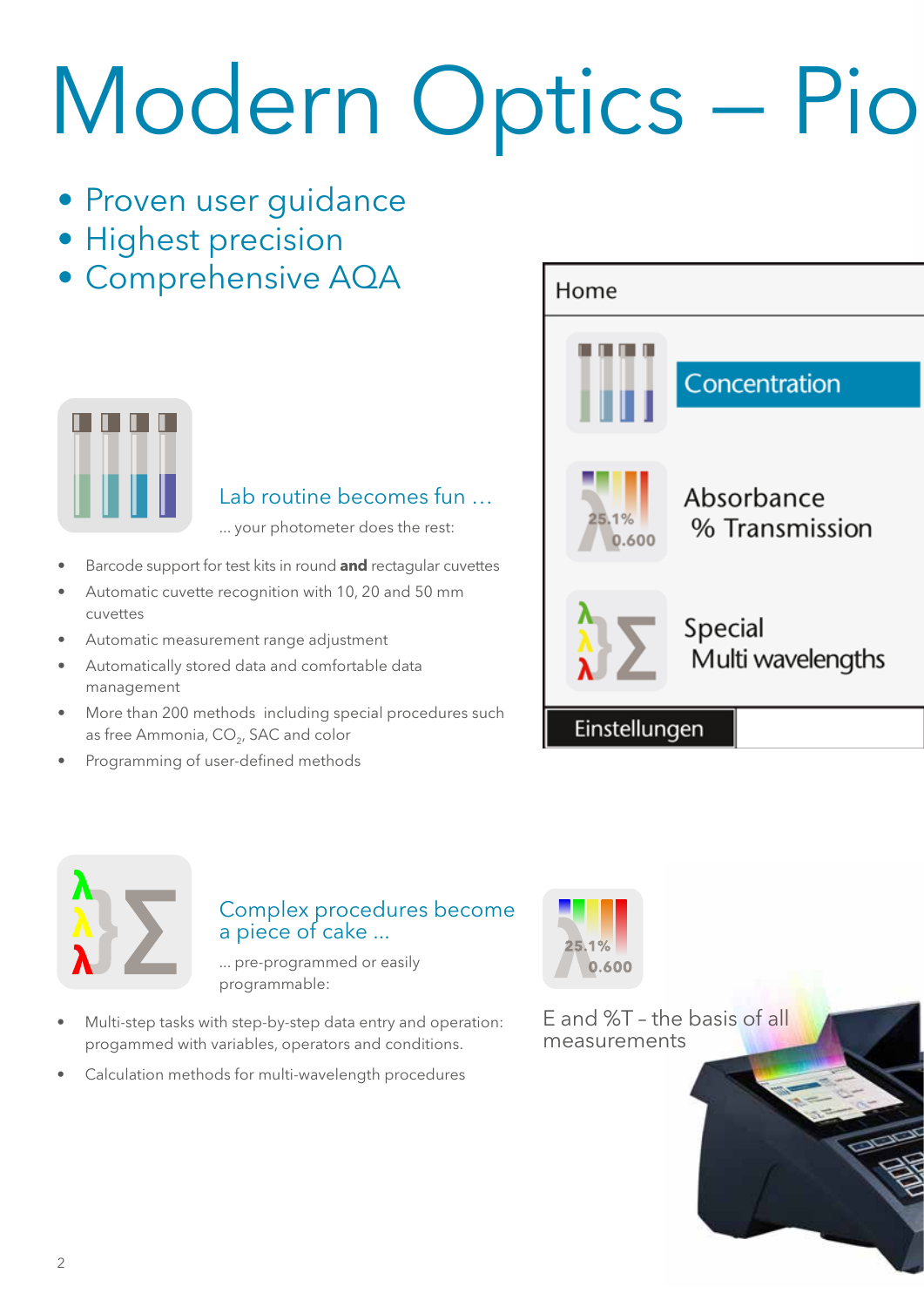## neering Procedures





Kinetics – Chemical Reaction Rates ...

... optional catalytic activity calculation

- At room temperature (approx. 20-  $25^{\circ}$ C)
- Storage of user profiles



### Spectra from QC to R&D ...

... offering storage of user profiles and data processing:

- Profiles with color assignment
- Editing profiles (addition, comparison, ...)
- Readings in absorbance or % transmission